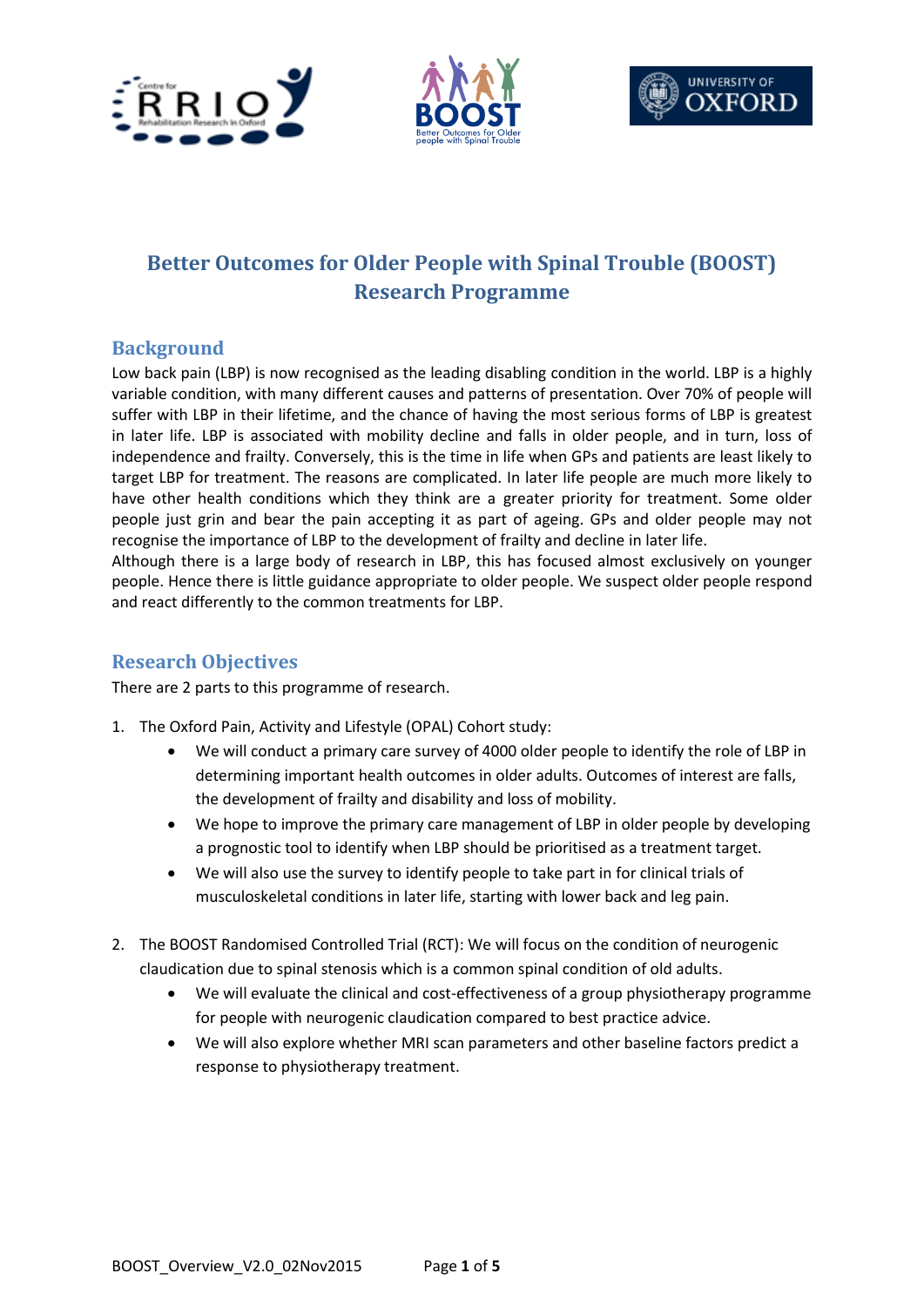





**Randomised Controlled Trial of Physiotherapy for Older People with** 

# **Neurogenic Claudication**

The RCT forms the major part of this programme of work and we are looking for centres to be involved in recruitment of participants to the study and in provision of the physiotherapy treatment. We have chosen NC because it is a common spinal syndrome which is poorly recognised in primary care, and the symptoms are substantial and distressing. NC is defined as pain or other discomfort with walking or standing that radiates into one or both legs and is relieved by rest or lumbar flexion [1]. It is usually accompanied by low back pain (LBP). It is serious because it impairs the ability to walk and stand. The condition arises from a narrowing of the spinal canal, which may or may not be seen on radiological/MRI imaging [1, 2]. When narrowing is evident radiologically, the condition is termed Lumbar Spinal Stenosis (LSS). Narrowing places pressure on nerves and blood vessels in the spine. LSS is very common as people age but not all people with radiological narrowing are symptomatic [2]. Therefore, we will focus on people with NC rather than those with radiological evidence of LSS. NC can be identified from simple self-report questions [1, 2]: worsening of symptoms when standing or walking and improvement in symptoms when bending forward or sitting.

We will also explore whether MRI scans and other baseline factors (e.g. frailty and behavioural factors such as fear avoidance beliefs, intentions and self-efficacy) can help determine who will and will not respond to physiotherapy treatment. Participants will be referred for an MRI scan unless they have had one in the last 12 months.

There is a strong theoretic underpinning and limited evidence from clinical practice, cohort studies and small randomised controlled trials for a physiotherapy intervention for NC. Experts hypothesise that stretching and mobilising the spine (lumbar flexion, and hip extension) can relieve pressure on spinal nerves and blood vessels and aerobic exercises will improve circulation within spinal blood vessels alleviating ischaemic changes [3]. Clinicians use these treatments in clinical practice [4, 5] despite the recommendations not being substantiated by high quality evidence [3]. The recent Cochrane systematic literature review reports that the current evidence from non-operative care is very low to low quality thus prohibiting recommendations to guide clinical practice [6]. Trials to date have been small. Only 2 small studies report outcomes beyond 6 months. We would also suggest that the approach taken by research studies to date has focused predominantly on the mechanics of spinal stenosis with little regard to the psychological impact of pain or ageing on participants.

### **Inclusion criteria:**

- Registered with a primary care practice
- 65 years and over
- Living in the community, including sheltered or supported housing
- Participant is willing and able to give informed consent for participation in the randomised controlled trial
- Reports symptoms consistent with neurogenic claudication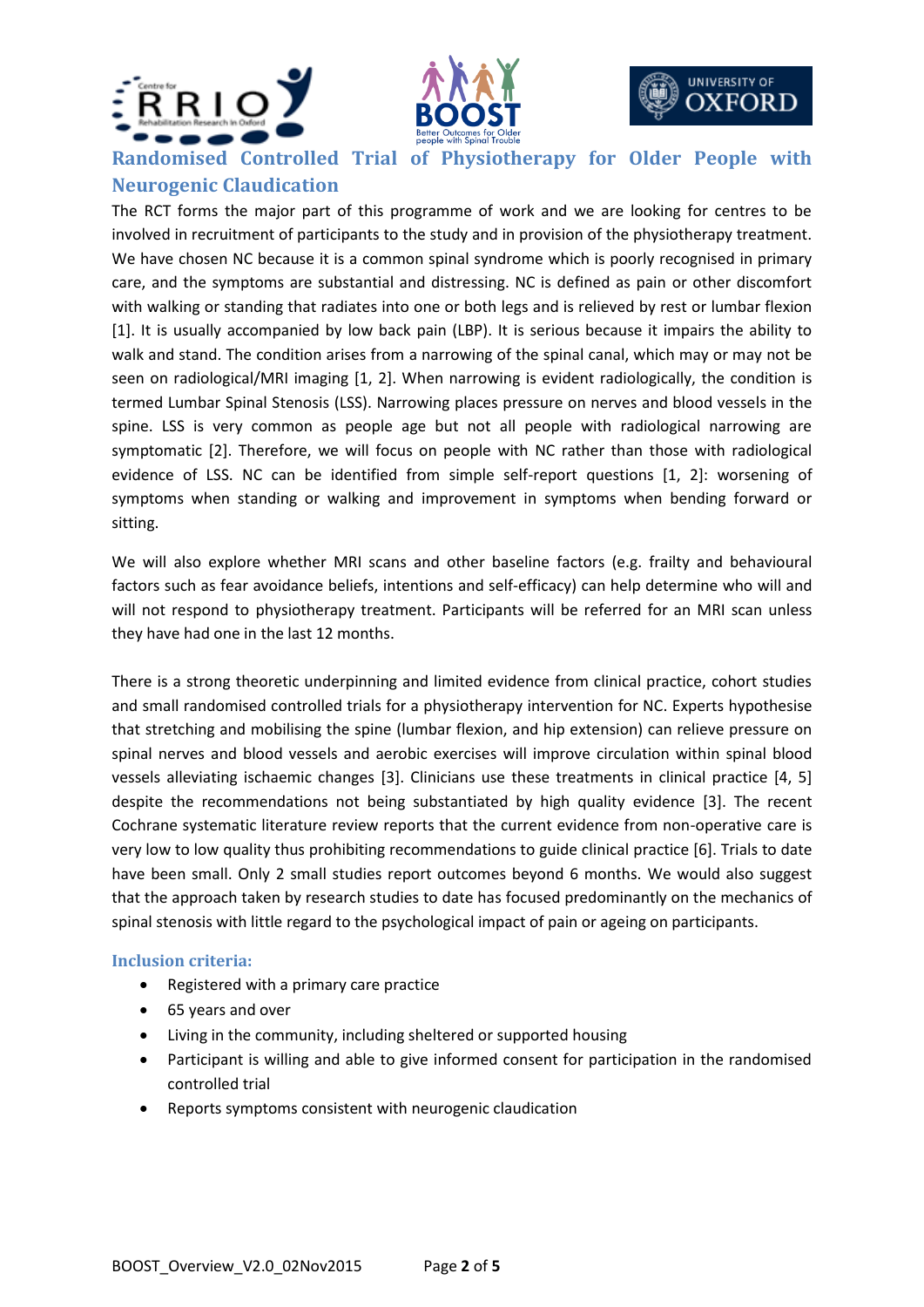





- Living in a residential care or nursing home
- Has a terminal condition with a life expectancy of less than 6 months
- Any substantial health or social concern that, in the opinion of the patient's general practitioner, would place the patient at increased risk or inability to participate including known inability to provide informed consent e.g. Dementia.
- Unable to walk 3m without the help of another person
- On a surgical waiting list
- Presents with cauda equina syndrome or signs of serious pathology requiring immediate referral for investigations
- Cognitive impairment
- Registered blind
- Unable to follow verbal instructions which would make participation in the exercise group impractical including severe hearing impairment not corrected by a hearing aid or inability to follow simple safety instructions (e.g. English comprehension)

#### **Recruitment of Participants:**

We plan to recruit a minimum of 402 participants to the RCT across 8-10 centres. Participants will be recruited into the RCT via 2 routes (See Flow Diagram).

Firstly, potentially eligible participants will be identified from the primary care survey (OPAL cohort study) – we will invite people 65 years or above to complete a survey that cover a variety of topics including questions related to LBP and leg symptoms. Those responding positively to questions suggestive of neurogenic claudication will be invited to attend for an eligibility assessment for the BOOST RCT

Secondly, we will recruit participants through spinal clinics. The spinal clinics may be based in primary or secondary care, and can be physiotherapy-led clinics or spinal consultant clinics, depending on models of service delivery in each area.

#### **Interventions:**

We will compare the clinical and cost-effectiveness of a group physiotherapy programme with best practice advice. We will provide training and support to deliver the interventions.

Interventions may be delivered in primary or secondary settings depending on the models of physiotherapy provision in each area.

The group physiotherapy programme will consist of spinal exercises (ROM and strengthening), lower limb strengthening and stretching exercises and aerobic exercise. The programme will be underpinned by a cognitive behavioural framework to address potential barriers to engagement (such as unhelpful beliefs about ageing, pain or exercise) and to promote adherence to the home exercise programme. Short duration programmes (6 weeks or less) with minimal supervision appear ineffective at improving mobility in people with NC [7] or increasing muscular strength. We plan to deliver a progressive, individually tailored programme that aims for an exercise dose of at least moderate intensity in 12 sessions over 12 weeks. This will ensure that participants receive a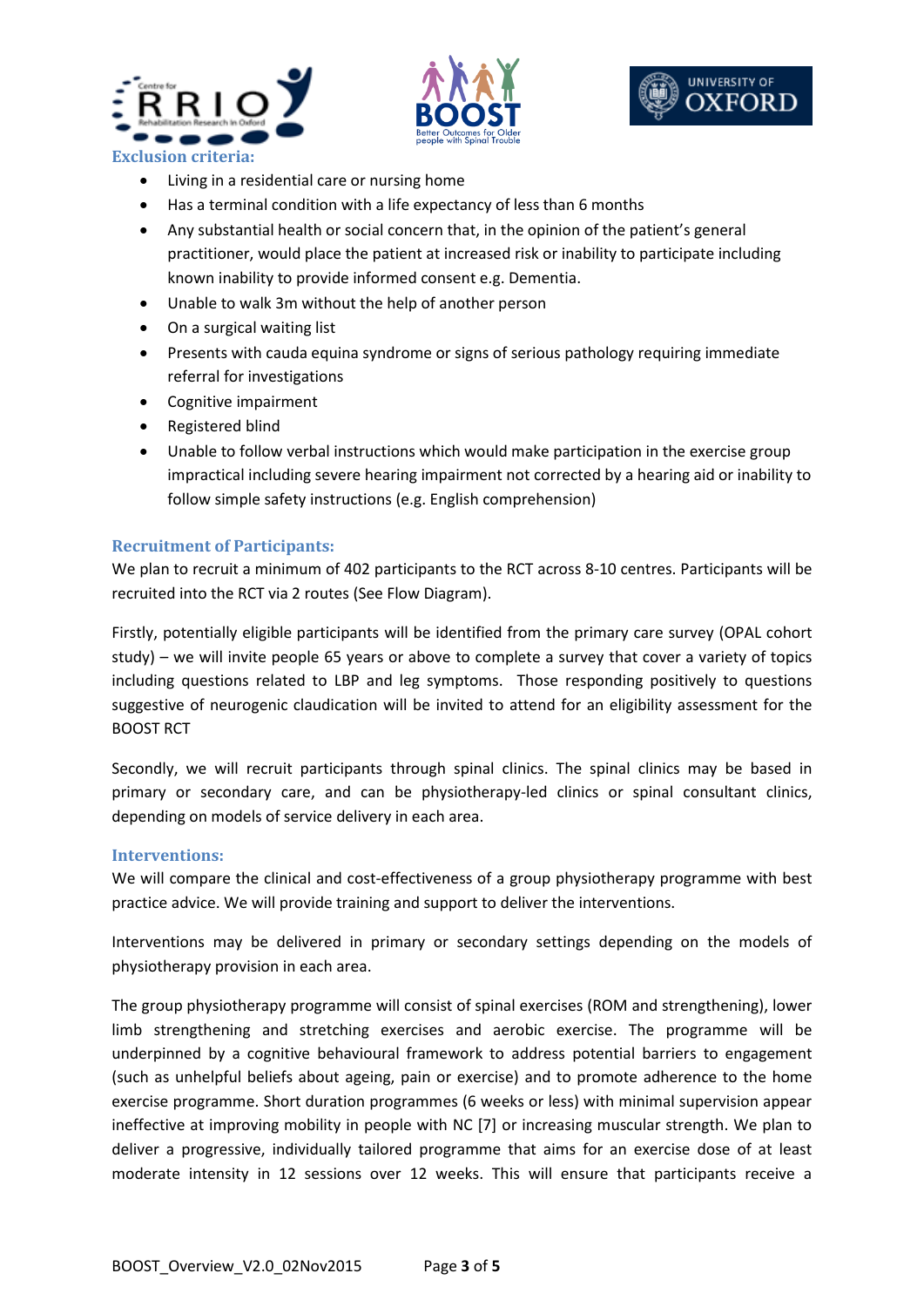





sufficient dose that is consistent with thresholds required for cardiovascular and strength conditioning [8] and that adequate supervision is provided to promote adherence with exercises.

The control intervention of best practice advice will consist of a one hour session to promote selfmanagement and provision of a home exercise programme. A maximum of 2 follow up appointments is permitted if required.

Participants will be followed up at 6 and 12 months in a face to face appointment. Outcomes will include disability, mobility, pain, quality of life and health resource use. They will receive a postal questionnaire at 2 years follow up.

#### **Study flow chart**